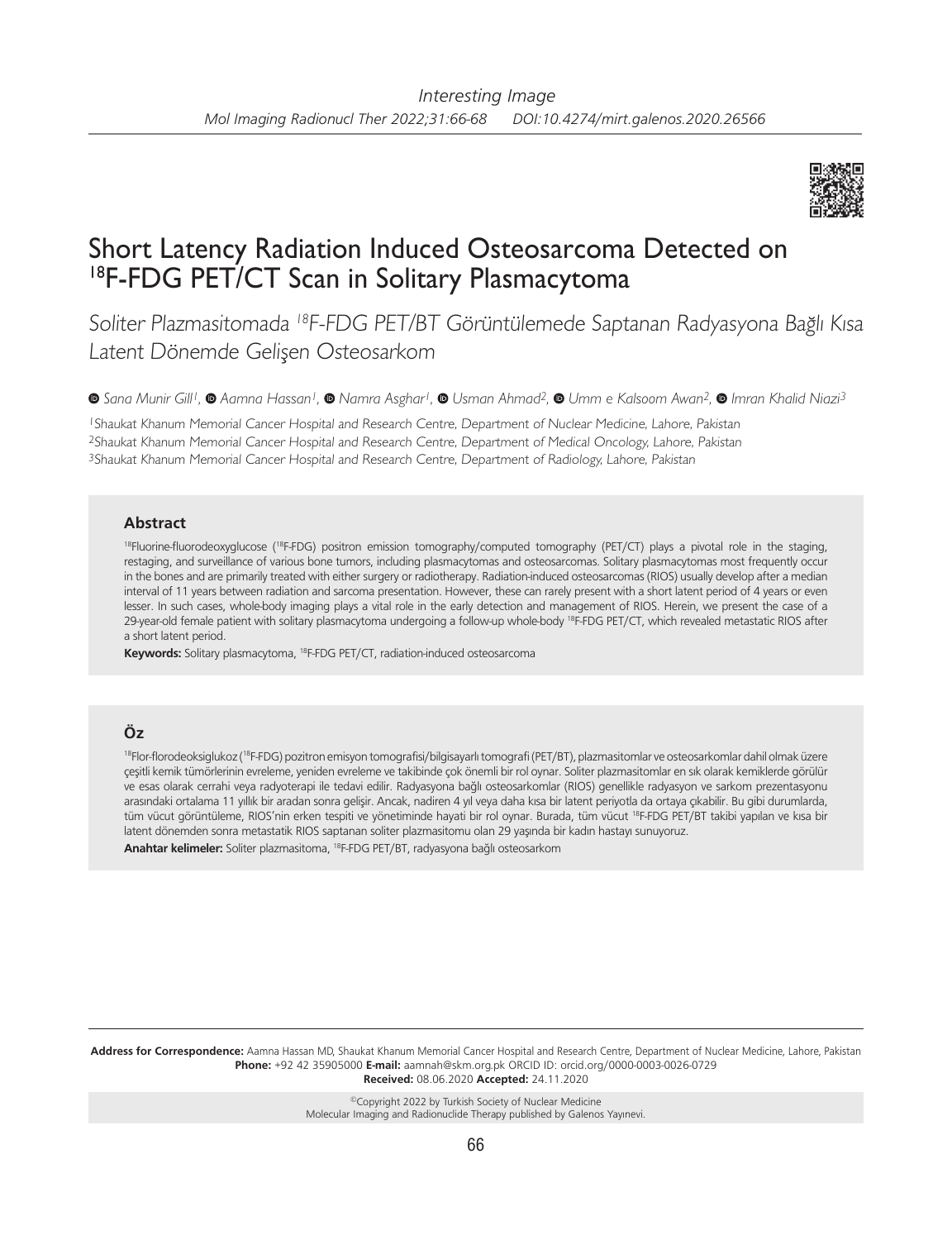

Figure 1. <sup>18</sup>Fluorine-fluorodeoxyglucose (<sup>18</sup>F-FDG) positron emission tomography/computed tomography (PET/CT) has higher sensitivity (89.2%) in localizing second malignancies compared with conventional imaging modalities (23%) (1). This was highlighted in a 29-year-old female patient who presented with two primaries that occurred in the same bone at two different time intervals. She re-presented 4 years after initial treatment with intramedullary cementation/nailing and radiotherapy of the left proximal femur for plasmacytoma. Skeletal survey at re-presentation revealed a new solitary lytic lesion in the skull for which <sup>18</sup>F-FDG PET/CT, a non-invasive functional imaging modality, was acquired to optimally identify small lesions that may not be well characterized on magnetic resonance imaging and CT (2). PET/CT showed hypermetabolic lesions in the sternum, left 7<sup>th</sup> rib (A, B), left parietal bone, and fractured left intramedullary nail. Histopathology of the left proximal femur showed no recurrence. Serum protein electrophoresis showed a faint band in the gamma region, potentially a small paraprotein. Follow-up PET/CT at 2 months showed progression with partially calcified and non-calcified pulmonary nodules (A, C), calcified left adrenal nodule (D, E), and multiple soft tissue lesions along the left distal femur with intraarticular extension (F, G). Radiographs showed a destructive left distal femur lesion (H). Serum Kappa and Lambda levels and ratios were normal.

Plasmacytoma rarely metastasizes, which may lead to the development of multiple myeloma. No obvious histopathological or serological evidence of plasmacytoma/multiple myeloma biopsy of the distal femoral lesion was planned, which showed pleomorphic and atypical spindle cells with osteoid formation. It was positive on immunohistochemistry for special AT-rich sequence-binding protein 2 valuable diagnostic biomarker, which can differentiate between osteosarcoma and its mimickers. Overall findings confirmed the diagnosis of radiation-induced osteosarcoma (RIOS). The patient was later admitted to the emergency department with worsening dyspnea. Chest radiograph showed cannon-ball lesions in both lungs (I). She was then referred to the palliation team for further management.

Nanni et al. (3) were some of the first to suggest the supremacy of <sup>18</sup>F-FDG PET/CT over conventional imaging in new lesion detection. Hybrid PET/CT does not only anatomically localize the tumor but also adds further information regarding tumor aggressiveness in its metabolic activity. Osteosarcomas are notorious for being chemoradiotherapy-resistant. Therefore, early detection is imperative for optimal treatment with excision at the initial stages (4). These occur after long latency periods of up to 11 years; however, the possibility of RIOS after short latency periods should always be considered in patients with a radiation therapy history while reviewing 18F-FDG PET/CT. An increased chance of metastatic disease can occur in the case of delayed diagnosis, which is the greatest adverse prognostic factor, especially in the older age group (5).

This case illustrated that reporting clinicians need to be mindful of RIOS development with a short latent period as up to 0.5-5.5% of all sarcomas are caused by radiation, which is commonly seen in osteosarcomas followed by fibrosarcomas (6). Therefore, in the current era of hybrid imaging with new hypermetabolic areas within the radiation field and evidence of distant metastases that do not fit the primary pathology, nuclear physicians should consider the possibility of RIOS.